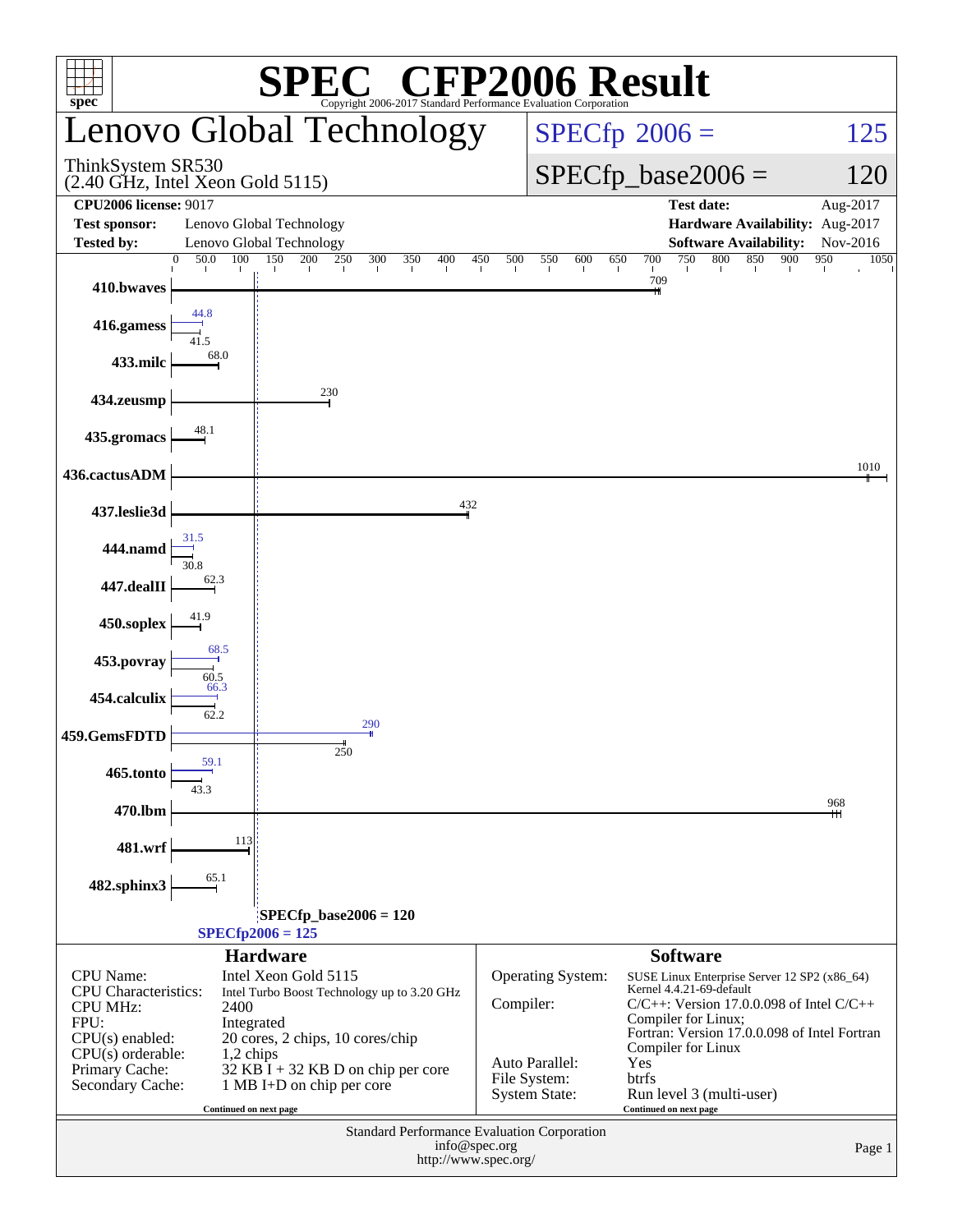| <b>SPEC CFP2006 Result</b><br>TZT<br>$spec^*$<br>Copyright 2006-2017 Standard Performance Evaluation Corporation |                                                                         |              |                |       |                      |       |                                                        |              |                   |              |                |              |  |
|------------------------------------------------------------------------------------------------------------------|-------------------------------------------------------------------------|--------------|----------------|-------|----------------------|-------|--------------------------------------------------------|--------------|-------------------|--------------|----------------|--------------|--|
| enovo Global Technology                                                                                          |                                                                         |              |                |       |                      |       | $SPECfp2006 =$<br>125                                  |              |                   |              |                |              |  |
| ThinkSystem SR530<br>$(2.40 \text{ GHz}, \text{Intel Xeon Gold } 5115)$                                          |                                                                         |              |                |       |                      |       | $SPECfp\_base2006 =$                                   |              |                   |              |                | <b>20</b>    |  |
| <b>CPU2006 license: 9017</b>                                                                                     |                                                                         |              |                |       |                      |       |                                                        |              | <b>Test date:</b> |              |                | Aug-2017     |  |
| Hardware Availability: Aug-2017<br><b>Test sponsor:</b><br>Lenovo Global Technology                              |                                                                         |              |                |       |                      |       |                                                        |              |                   |              |                |              |  |
| Lenovo Global Technology<br><b>Software Availability:</b><br><b>Tested by:</b><br>Nov-2016                       |                                                                         |              |                |       |                      |       |                                                        |              |                   |              |                |              |  |
| L3 Cache:                                                                                                        | 13.75 MB I+D on chip per chip                                           |              |                |       |                      |       | 64-bit<br><b>Base Pointers:</b>                        |              |                   |              |                |              |  |
| Memory:                                                                                                          | Other Cache:<br>None<br>384 GB (12 x 32 GB 2Rx4 PC4-2666V-R, running at |              |                |       |                      |       | Peak Pointers:<br>32/64-bit<br>Other Software:<br>None |              |                   |              |                |              |  |
| 2400 MHz)<br>Disk Subsystem:<br>1 x 800 GB SATA SSD                                                              |                                                                         |              |                |       |                      |       |                                                        |              |                   |              |                |              |  |
| Other Hardware:<br>None                                                                                          |                                                                         |              |                |       |                      |       |                                                        |              |                   |              |                |              |  |
|                                                                                                                  |                                                                         |              |                |       |                      |       |                                                        |              |                   |              |                |              |  |
|                                                                                                                  |                                                                         |              |                |       | <b>Results Table</b> |       |                                                        |              |                   |              |                |              |  |
| <b>Base</b>                                                                                                      |                                                                         |              |                |       |                      |       | <b>Peak</b>                                            |              |                   |              |                |              |  |
| <b>Benchmark</b>                                                                                                 | <b>Seconds</b>                                                          | <b>Ratio</b> | <b>Seconds</b> | Ratio | <b>Seconds</b>       | Ratio | <b>Seconds</b>                                         | <b>Ratio</b> | <b>Seconds</b>    | <b>Ratio</b> | <b>Seconds</b> | <b>Ratio</b> |  |
| 410.bwayes                                                                                                       | 19.1                                                                    | 711          | 19.2           | 709   | 19.3                 | 704   | 19.1                                                   | 711          | 19.2              | 709          | 19.3           | 704          |  |
| 416.gamess                                                                                                       | 472                                                                     | 41.5         | 471            | 41.5  | 472                  | 41.5  | 438                                                    | 44.8         | 437               | 44.8         | 438            | 44.7         |  |
| 433.milc                                                                                                         | 135                                                                     | 68.0         | 136            | 67.7  | 134                  | 68.6  | 135                                                    | 68.0         | 136               | 67.7         | 134            | 68.6         |  |
| 434.zeusmp                                                                                                       | 39.6                                                                    | 230          | 39.6           | 230   | 39.7                 | 229   | 39.6                                                   | 230          | 39.6              | 230          | 39.7           | 229          |  |
| 435.gromacs                                                                                                      | 149                                                                     | 48.1         | 149            | 48.1  | 148                  | 48.1  | 149                                                    | 48.1         | 149               | 48.1         | 148            | 48.1         |  |
| 436.cactusADM                                                                                                    | 11.8                                                                    | 1010         | 11.8           | 1010  | 11.5                 | 1040  | 11.8                                                   | 1010         | <b>11.8</b>       | <b>1010</b>  | 11.5           | 1040         |  |
| 437.leslie3d                                                                                                     | 21.8                                                                    | 430          | 21.7           | 433   | 21.8                 | 432   | 21.8                                                   | 430          | 21.7              | 433          | 21.8           | 432          |  |
| 444.namd                                                                                                         | 260                                                                     | 30.8         | 260            | 30.8  | 260                  | 30.8  | 254                                                    | 31.5         | 254               | 31.5         | 254            | 31.5         |  |
| 447.dealII                                                                                                       | 183                                                                     | 62.4         | 184            | 62.2  | 184                  | 62.3  | 183                                                    | 62.4         | 184               | 62.2         | 184            | 62.3         |  |
| 450.soplex                                                                                                       | 199                                                                     | 42.0         | 199            | 41.9  | 200                  | 41.7  | 199                                                    | 42.0         | <b>199</b>        | 41.9         | 200            | 41.7         |  |
| 453.povray                                                                                                       | 87.9                                                                    | 60.5         | 88.0           | 60.4  | 87.8                 | 60.6  | 78.4                                                   | 67.8         | 77.7              | 68.5         | 77.7           | 68.5         |  |
| 454.calculix                                                                                                     | 132                                                                     | 62.3         | 133            | 62.2  | 133                  | 62.1  | 124                                                    | 66.5         | 124               | 66.3         | 125            | 65.9         |  |
| 459.GemsFDTD                                                                                                     | 42.0                                                                    | 252          | 42.4           | 250   | 42.4                 | 250   | 36.2                                                   | 293          | 36.5              | 290          | 36.7           | 289          |  |
| 465.tonto                                                                                                        | 227                                                                     | 43.3         | 227            | 43.3  | 225                  | 43.7  | 166                                                    | 59.1         | 166               | 59.2         | 167            | 58.9         |  |
| 470.1bm                                                                                                          | 14.1                                                                    | 974          | 14.3           | 962   | 14.2                 | 968   | 14.1                                                   | 974          | 14.3              | 962          | 14.2           | 968          |  |
| 481.wrf                                                                                                          | 98.9                                                                    | 113          | 99.4           | 112   | 99.2                 | 113   | 98.9                                                   | 113          | 99.4              | 112          | 99.2           | 113          |  |
| 482.sphinx3                                                                                                      | 300                                                                     | 65.1         | 299            | 65.2  | 299                  | 65.1  | 300                                                    | 65.1         | 299               | 65.2         | 299            | 65.1         |  |

Results appear in the [order in which they were run.](http://www.spec.org/auto/cpu2006/Docs/result-fields.html#RunOrder) Bold underlined text [indicates a median measurement.](http://www.spec.org/auto/cpu2006/Docs/result-fields.html#Median)

#### **[Operating System Notes](http://www.spec.org/auto/cpu2006/Docs/result-fields.html#OperatingSystemNotes)**

Stack size set to unlimited using "ulimit -s unlimited"

#### **[Platform Notes](http://www.spec.org/auto/cpu2006/Docs/result-fields.html#PlatformNotes)**

BIOS configuration: Operating Mode set to Maximum Performance Hyper-Threading set to Disabled Uncore Frequency Scaling set to Disable LLC dead line alloc set to Disable Sysinfo program /home/cpu2006-1.2-ic17.0/config/sysinfo.rev6993 Revision 6993 of 2015-11-06 (b5e8d4b4eb51ed28d7f98696cbe290c1) running on linux-dqoj Wed Aug 2 18:36:25 2017

Continued on next page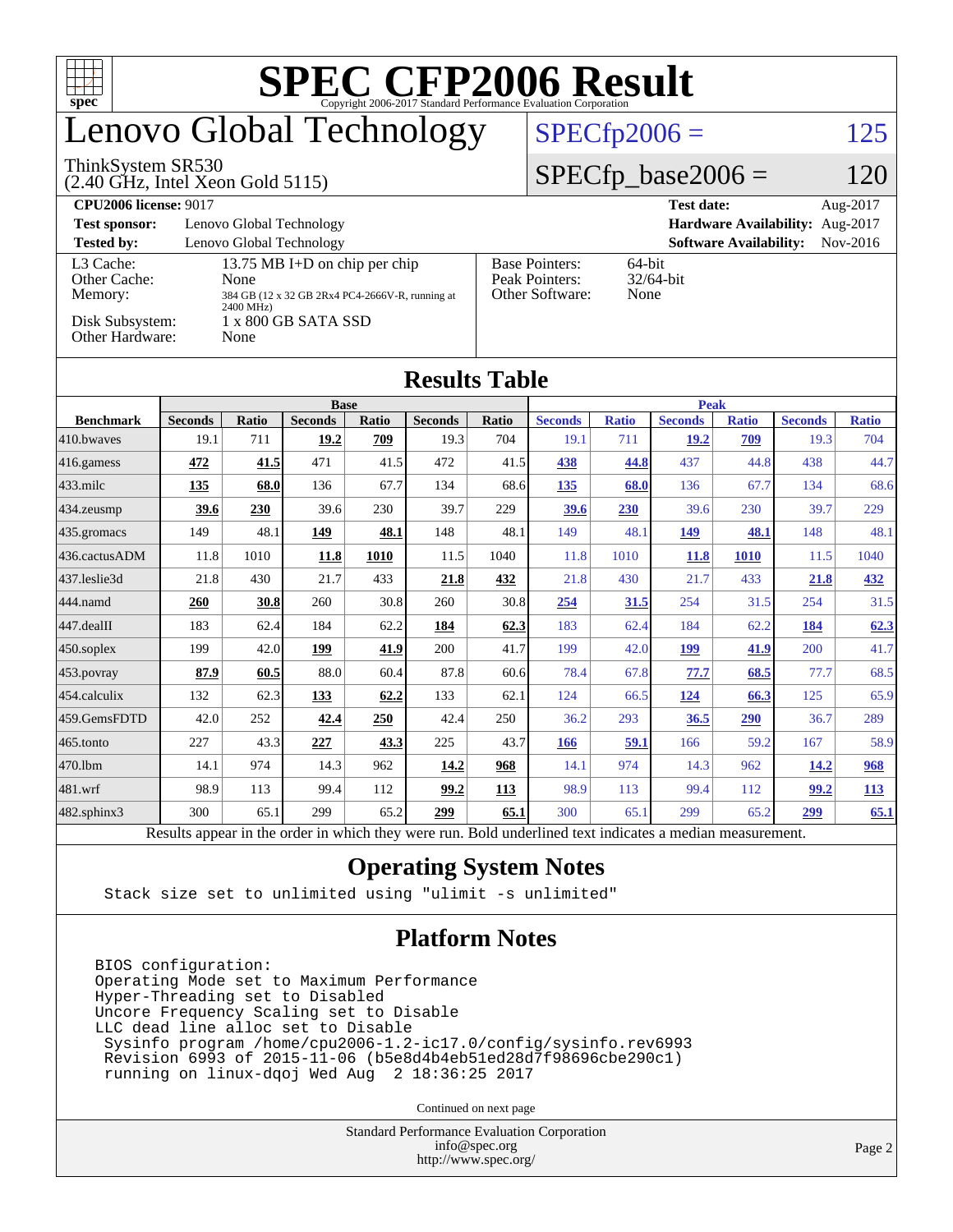

### enovo Global Technology

 $SPECTp2006 = 125$ 

ThinkSystem SR530

(2.40 GHz, Intel Xeon Gold 5115)

 $SPECTp\_base2006 = 120$ 

#### **[CPU2006 license:](http://www.spec.org/auto/cpu2006/Docs/result-fields.html#CPU2006license)** 9017 **[Test date:](http://www.spec.org/auto/cpu2006/Docs/result-fields.html#Testdate)** Aug-2017

**[Test sponsor:](http://www.spec.org/auto/cpu2006/Docs/result-fields.html#Testsponsor)** Lenovo Global Technology **[Hardware Availability:](http://www.spec.org/auto/cpu2006/Docs/result-fields.html#HardwareAvailability)** Aug-2017 **[Tested by:](http://www.spec.org/auto/cpu2006/Docs/result-fields.html#Testedby)** Lenovo Global Technology **[Software Availability:](http://www.spec.org/auto/cpu2006/Docs/result-fields.html#SoftwareAvailability)** Nov-2016

#### **[Platform Notes \(Continued\)](http://www.spec.org/auto/cpu2006/Docs/result-fields.html#PlatformNotes)**

Standard Performance Evaluation Corporation [info@spec.org](mailto:info@spec.org) <http://www.spec.org/> Page 3 This section contains SUT (System Under Test) info as seen by some common utilities. To remove or add to this section, see: <http://www.spec.org/cpu2006/Docs/config.html#sysinfo> From /proc/cpuinfo model name : Intel(R) Xeon(R) Gold 5115 CPU @ 2.40GHz 2 "physical id"s (chips) 20 "processors" cores, siblings (Caution: counting these is hw and system dependent. The following excerpts from /proc/cpuinfo might not be reliable. Use with caution.) cpu cores : 10 siblings : 10 physical 0: cores 0 1 2 3 4 8 9 10 11 12 physical 1: cores 0 1 2 3 4 8 9 10 11 12 cache size : 14080 KB From /proc/meminfo MemTotal: 395882652 kB<br>HugePages Total: 0 HugePages\_Total: 0<br>Hugepagesize: 2048 kB Hugepagesize: From /etc/\*release\* /etc/\*version\* SuSE-release: SUSE Linux Enterprise Server 12 (x86\_64) VERSION = 12 PATCHLEVEL = 2 # This file is deprecated and will be removed in a future service pack or release. # Please check /etc/os-release for details about this release. os-release: NAME="SLES" VERSION="12-SP2" VERSION\_ID="12.2" PRETTY\_NAME="SUSE Linux Enterprise Server 12 SP2" ID="sles" ANSI\_COLOR="0;32" CPE\_NAME="cpe:/o:suse:sles:12:sp2" uname -a: Linux linux-dqoj 4.4.21-69-default #1 SMP Tue Oct 25 10:58:20 UTC 2016 (9464f67) x86\_64 x86\_64 x86\_64 GNU/Linux run-level 3 Aug 2 18:33 SPEC is set to: /home/cpu2006-1.2-ic17.0<br>Filesystem Type Size Used Avai Filesystem Type Size Used-Avail-Use%-Mounted-on-<br>/dev/sdb2 btrfs 744G 168G 575G 23%-/home 744G 168G 575G 23% /home Additional information from dmidecode: Warning: Use caution when you interpret this section. The 'dmidecode' program reads system data which is "intended to allow hardware to be accurately Continued on next page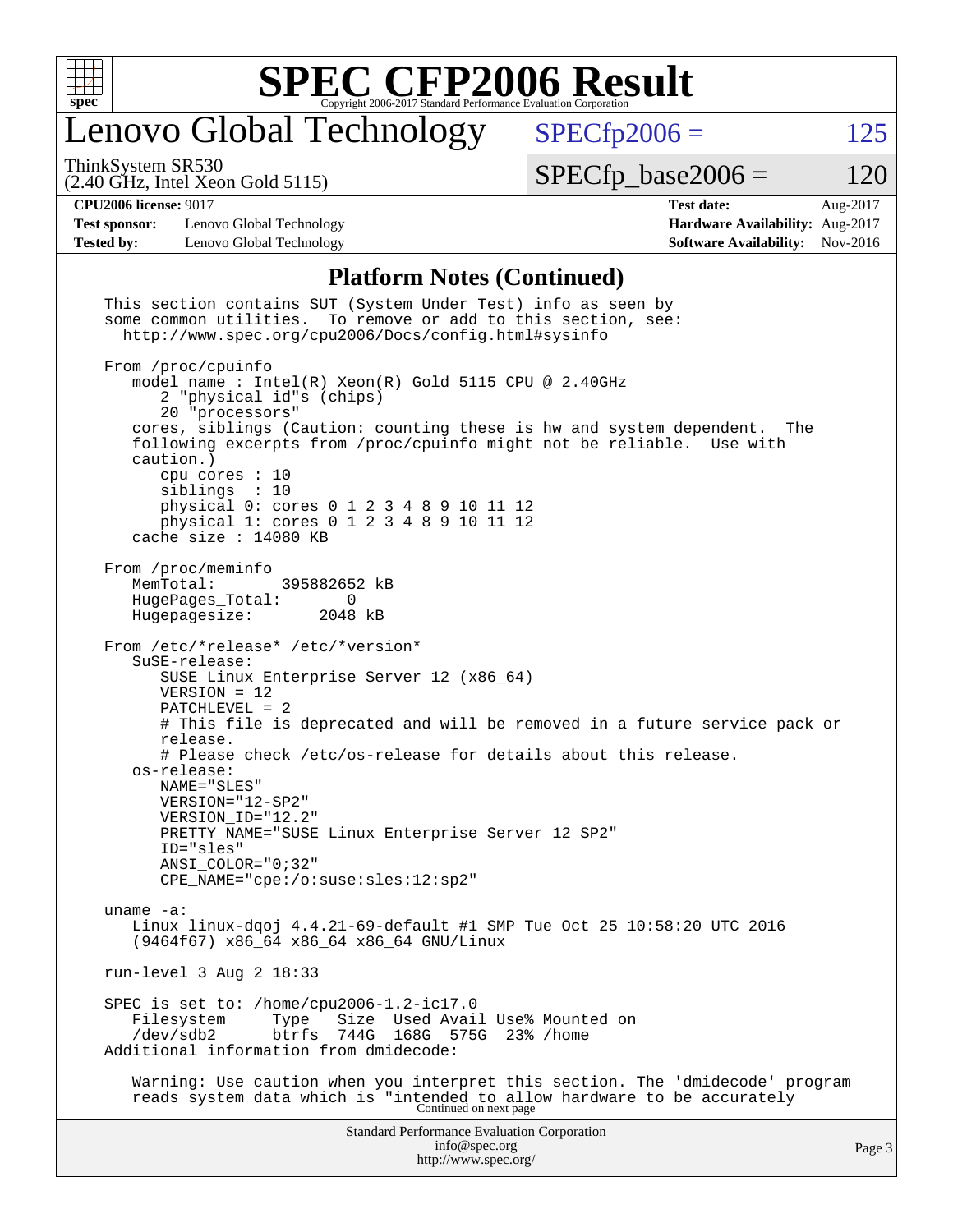

### enovo Global Technology

ThinkSystem SR530

 $SPECfp2006 = 125$  $SPECfp2006 = 125$ 

(2.40 GHz, Intel Xeon Gold 5115)

 $SPECTp\_base2006 = 120$ 

**[Test sponsor:](http://www.spec.org/auto/cpu2006/Docs/result-fields.html#Testsponsor)** Lenovo Global Technology **[Hardware Availability:](http://www.spec.org/auto/cpu2006/Docs/result-fields.html#HardwareAvailability)** Aug-2017 **[Tested by:](http://www.spec.org/auto/cpu2006/Docs/result-fields.html#Testedby)** Lenovo Global Technology **[Software Availability:](http://www.spec.org/auto/cpu2006/Docs/result-fields.html#SoftwareAvailability)** Nov-2016

**[CPU2006 license:](http://www.spec.org/auto/cpu2006/Docs/result-fields.html#CPU2006license)** 9017 **[Test date:](http://www.spec.org/auto/cpu2006/Docs/result-fields.html#Testdate)** Aug-2017

#### **[Platform Notes \(Continued\)](http://www.spec.org/auto/cpu2006/Docs/result-fields.html#PlatformNotes)**

 determined", but the intent may not be met, as there are frequent changes to hardware, firmware, and the "DMTF SMBIOS" standard.

BIOS Lenovo -[TEE105Z-1.00]- 04/27/2017

Memory:

12x Hynix HMA84GR7AFR4N-VK 32 GB 2 rank 2666 MHz, configured at 2400 MHz

(End of data from sysinfo program)

#### **[General Notes](http://www.spec.org/auto/cpu2006/Docs/result-fields.html#GeneralNotes)**

Environment variables set by runspec before the start of the run:  $KMP$  AFFINITY = "granularity=fine, compact" LD\_LIBRARY\_PATH = "/home/cpu2006-1.2-ic17.0/libs/32:/home/cpu2006-1.2-ic17.0/libs/64:/home/cpu2006-1.2-ic17.0/sh10.2" OMP\_NUM\_THREADS = "20"

 Binaries compiled on a system with 1x Intel Core i7-4790 CPU + 32GB RAM memory using Redhat Enterprise Linux 7.2 Transparent Huge Pages disabled with: echo never > /sys/kernel/mm/transparent\_hugepage/enabled

#### **[Base Compiler Invocation](http://www.spec.org/auto/cpu2006/Docs/result-fields.html#BaseCompilerInvocation)**

[C benchmarks](http://www.spec.org/auto/cpu2006/Docs/result-fields.html#Cbenchmarks): [icc -m64](http://www.spec.org/cpu2006/results/res2017q4/cpu2006-20170914-49340.flags.html#user_CCbase_intel_icc_64bit_bda6cc9af1fdbb0edc3795bac97ada53)

[C++ benchmarks:](http://www.spec.org/auto/cpu2006/Docs/result-fields.html#CXXbenchmarks) [icpc -m64](http://www.spec.org/cpu2006/results/res2017q4/cpu2006-20170914-49340.flags.html#user_CXXbase_intel_icpc_64bit_fc66a5337ce925472a5c54ad6a0de310)

[Fortran benchmarks](http://www.spec.org/auto/cpu2006/Docs/result-fields.html#Fortranbenchmarks): [ifort -m64](http://www.spec.org/cpu2006/results/res2017q4/cpu2006-20170914-49340.flags.html#user_FCbase_intel_ifort_64bit_ee9d0fb25645d0210d97eb0527dcc06e)

[Benchmarks using both Fortran and C](http://www.spec.org/auto/cpu2006/Docs/result-fields.html#BenchmarksusingbothFortranandC): [icc -m64](http://www.spec.org/cpu2006/results/res2017q4/cpu2006-20170914-49340.flags.html#user_CC_FCbase_intel_icc_64bit_bda6cc9af1fdbb0edc3795bac97ada53) [ifort -m64](http://www.spec.org/cpu2006/results/res2017q4/cpu2006-20170914-49340.flags.html#user_CC_FCbase_intel_ifort_64bit_ee9d0fb25645d0210d97eb0527dcc06e)

#### **[Base Portability Flags](http://www.spec.org/auto/cpu2006/Docs/result-fields.html#BasePortabilityFlags)**

 410.bwaves: [-DSPEC\\_CPU\\_LP64](http://www.spec.org/cpu2006/results/res2017q4/cpu2006-20170914-49340.flags.html#suite_basePORTABILITY410_bwaves_DSPEC_CPU_LP64) 416.gamess: [-DSPEC\\_CPU\\_LP64](http://www.spec.org/cpu2006/results/res2017q4/cpu2006-20170914-49340.flags.html#suite_basePORTABILITY416_gamess_DSPEC_CPU_LP64) 433.milc: [-DSPEC\\_CPU\\_LP64](http://www.spec.org/cpu2006/results/res2017q4/cpu2006-20170914-49340.flags.html#suite_basePORTABILITY433_milc_DSPEC_CPU_LP64) 434.zeusmp: [-DSPEC\\_CPU\\_LP64](http://www.spec.org/cpu2006/results/res2017q4/cpu2006-20170914-49340.flags.html#suite_basePORTABILITY434_zeusmp_DSPEC_CPU_LP64) 435.gromacs: [-DSPEC\\_CPU\\_LP64](http://www.spec.org/cpu2006/results/res2017q4/cpu2006-20170914-49340.flags.html#suite_basePORTABILITY435_gromacs_DSPEC_CPU_LP64) [-nofor\\_main](http://www.spec.org/cpu2006/results/res2017q4/cpu2006-20170914-49340.flags.html#user_baseLDPORTABILITY435_gromacs_f-nofor_main) 436.cactusADM: [-DSPEC\\_CPU\\_LP64](http://www.spec.org/cpu2006/results/res2017q4/cpu2006-20170914-49340.flags.html#suite_basePORTABILITY436_cactusADM_DSPEC_CPU_LP64) [-nofor\\_main](http://www.spec.org/cpu2006/results/res2017q4/cpu2006-20170914-49340.flags.html#user_baseLDPORTABILITY436_cactusADM_f-nofor_main) 437.leslie3d: [-DSPEC\\_CPU\\_LP64](http://www.spec.org/cpu2006/results/res2017q4/cpu2006-20170914-49340.flags.html#suite_basePORTABILITY437_leslie3d_DSPEC_CPU_LP64) 444.namd: [-DSPEC\\_CPU\\_LP64](http://www.spec.org/cpu2006/results/res2017q4/cpu2006-20170914-49340.flags.html#suite_basePORTABILITY444_namd_DSPEC_CPU_LP64) 447.dealII: [-DSPEC\\_CPU\\_LP64](http://www.spec.org/cpu2006/results/res2017q4/cpu2006-20170914-49340.flags.html#suite_basePORTABILITY447_dealII_DSPEC_CPU_LP64)

Continued on next page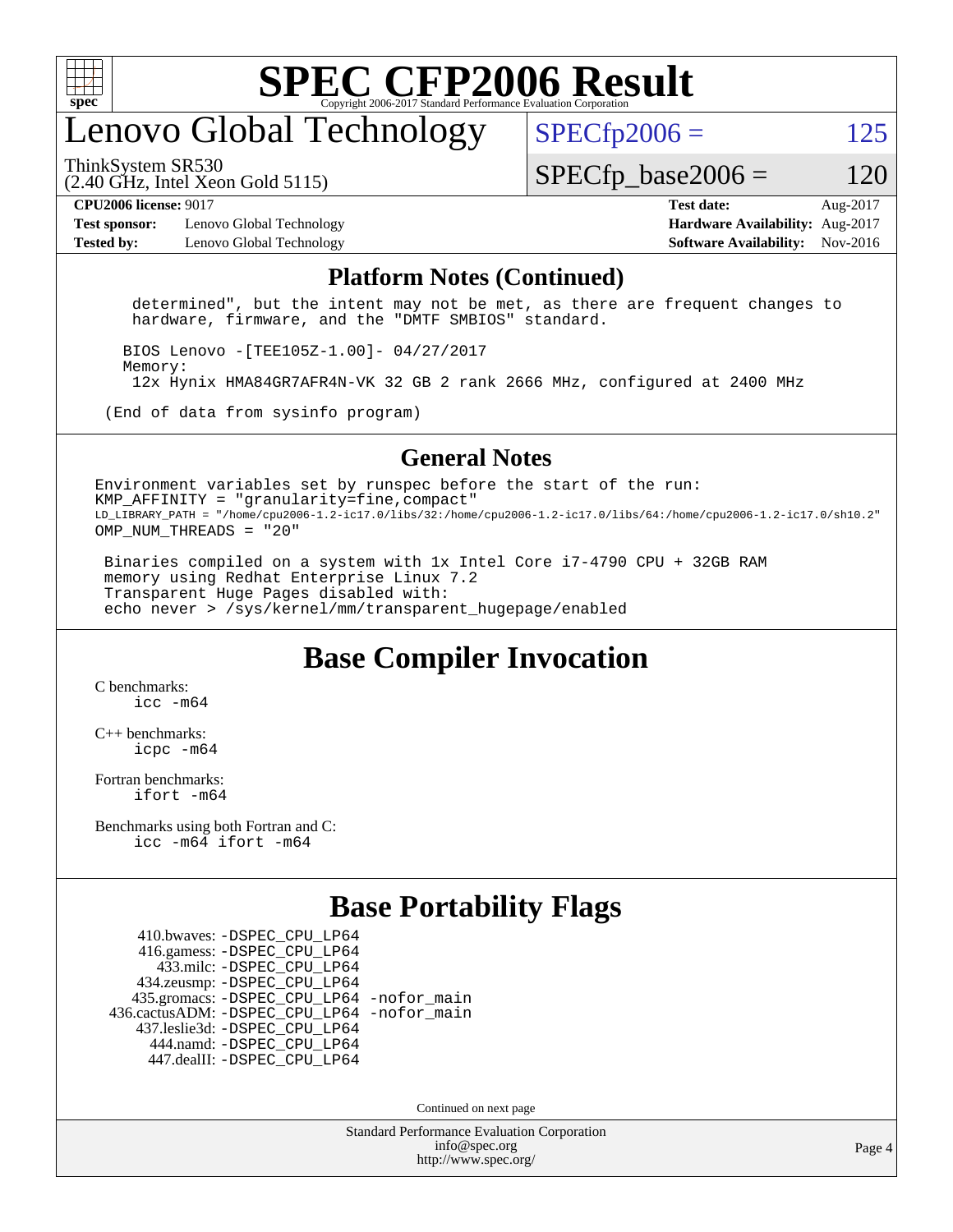

### enovo Global Technology

ThinkSystem SR530

(2.40 GHz, Intel Xeon Gold 5115)

 $SPECfp2006 = 125$  $SPECfp2006 = 125$ 

 $SPECTp\_base2006 = 120$ 

**[Test sponsor:](http://www.spec.org/auto/cpu2006/Docs/result-fields.html#Testsponsor)** Lenovo Global Technology **[Hardware Availability:](http://www.spec.org/auto/cpu2006/Docs/result-fields.html#HardwareAvailability)** Aug-2017

**[CPU2006 license:](http://www.spec.org/auto/cpu2006/Docs/result-fields.html#CPU2006license)** 9017 **[Test date:](http://www.spec.org/auto/cpu2006/Docs/result-fields.html#Testdate)** Aug-2017 **[Tested by:](http://www.spec.org/auto/cpu2006/Docs/result-fields.html#Testedby)** Lenovo Global Technology **[Software Availability:](http://www.spec.org/auto/cpu2006/Docs/result-fields.html#SoftwareAvailability)** Nov-2016

#### **[Base Portability Flags \(Continued\)](http://www.spec.org/auto/cpu2006/Docs/result-fields.html#BasePortabilityFlags)**

 450.soplex: [-DSPEC\\_CPU\\_LP64](http://www.spec.org/cpu2006/results/res2017q4/cpu2006-20170914-49340.flags.html#suite_basePORTABILITY450_soplex_DSPEC_CPU_LP64) 453.povray: [-DSPEC\\_CPU\\_LP64](http://www.spec.org/cpu2006/results/res2017q4/cpu2006-20170914-49340.flags.html#suite_basePORTABILITY453_povray_DSPEC_CPU_LP64) 454.calculix: [-DSPEC\\_CPU\\_LP64](http://www.spec.org/cpu2006/results/res2017q4/cpu2006-20170914-49340.flags.html#suite_basePORTABILITY454_calculix_DSPEC_CPU_LP64) [-nofor\\_main](http://www.spec.org/cpu2006/results/res2017q4/cpu2006-20170914-49340.flags.html#user_baseLDPORTABILITY454_calculix_f-nofor_main) 459.GemsFDTD: [-DSPEC\\_CPU\\_LP64](http://www.spec.org/cpu2006/results/res2017q4/cpu2006-20170914-49340.flags.html#suite_basePORTABILITY459_GemsFDTD_DSPEC_CPU_LP64) 465.tonto: [-DSPEC\\_CPU\\_LP64](http://www.spec.org/cpu2006/results/res2017q4/cpu2006-20170914-49340.flags.html#suite_basePORTABILITY465_tonto_DSPEC_CPU_LP64) 470.lbm: [-DSPEC\\_CPU\\_LP64](http://www.spec.org/cpu2006/results/res2017q4/cpu2006-20170914-49340.flags.html#suite_basePORTABILITY470_lbm_DSPEC_CPU_LP64) 482.sphinx3: [-DSPEC\\_CPU\\_LP64](http://www.spec.org/cpu2006/results/res2017q4/cpu2006-20170914-49340.flags.html#suite_basePORTABILITY482_sphinx3_DSPEC_CPU_LP64)

481.wrf: [-DSPEC\\_CPU\\_LP64](http://www.spec.org/cpu2006/results/res2017q4/cpu2006-20170914-49340.flags.html#suite_basePORTABILITY481_wrf_DSPEC_CPU_LP64) [-DSPEC\\_CPU\\_CASE\\_FLAG](http://www.spec.org/cpu2006/results/res2017q4/cpu2006-20170914-49340.flags.html#b481.wrf_baseCPORTABILITY_DSPEC_CPU_CASE_FLAG) [-DSPEC\\_CPU\\_LINUX](http://www.spec.org/cpu2006/results/res2017q4/cpu2006-20170914-49340.flags.html#b481.wrf_baseCPORTABILITY_DSPEC_CPU_LINUX)

#### **[Base Optimization Flags](http://www.spec.org/auto/cpu2006/Docs/result-fields.html#BaseOptimizationFlags)**

[C benchmarks](http://www.spec.org/auto/cpu2006/Docs/result-fields.html#Cbenchmarks): [-xCORE-AVX2](http://www.spec.org/cpu2006/results/res2017q4/cpu2006-20170914-49340.flags.html#user_CCbase_f-xCORE-AVX2) [-ipo](http://www.spec.org/cpu2006/results/res2017q4/cpu2006-20170914-49340.flags.html#user_CCbase_f-ipo) [-O3](http://www.spec.org/cpu2006/results/res2017q4/cpu2006-20170914-49340.flags.html#user_CCbase_f-O3) [-no-prec-div](http://www.spec.org/cpu2006/results/res2017q4/cpu2006-20170914-49340.flags.html#user_CCbase_f-no-prec-div) [-parallel](http://www.spec.org/cpu2006/results/res2017q4/cpu2006-20170914-49340.flags.html#user_CCbase_f-parallel) [-qopt-prefetch](http://www.spec.org/cpu2006/results/res2017q4/cpu2006-20170914-49340.flags.html#user_CCbase_f-qopt-prefetch)

[C++ benchmarks:](http://www.spec.org/auto/cpu2006/Docs/result-fields.html#CXXbenchmarks)

[-xCORE-AVX2](http://www.spec.org/cpu2006/results/res2017q4/cpu2006-20170914-49340.flags.html#user_CXXbase_f-xCORE-AVX2) [-ipo](http://www.spec.org/cpu2006/results/res2017q4/cpu2006-20170914-49340.flags.html#user_CXXbase_f-ipo) [-O3](http://www.spec.org/cpu2006/results/res2017q4/cpu2006-20170914-49340.flags.html#user_CXXbase_f-O3) [-no-prec-div](http://www.spec.org/cpu2006/results/res2017q4/cpu2006-20170914-49340.flags.html#user_CXXbase_f-no-prec-div) [-qopt-prefetch](http://www.spec.org/cpu2006/results/res2017q4/cpu2006-20170914-49340.flags.html#user_CXXbase_f-qopt-prefetch)

[Fortran benchmarks](http://www.spec.org/auto/cpu2006/Docs/result-fields.html#Fortranbenchmarks):

[-xCORE-AVX2](http://www.spec.org/cpu2006/results/res2017q4/cpu2006-20170914-49340.flags.html#user_FCbase_f-xCORE-AVX2) [-ipo](http://www.spec.org/cpu2006/results/res2017q4/cpu2006-20170914-49340.flags.html#user_FCbase_f-ipo) [-O3](http://www.spec.org/cpu2006/results/res2017q4/cpu2006-20170914-49340.flags.html#user_FCbase_f-O3) [-no-prec-div](http://www.spec.org/cpu2006/results/res2017q4/cpu2006-20170914-49340.flags.html#user_FCbase_f-no-prec-div) [-parallel](http://www.spec.org/cpu2006/results/res2017q4/cpu2006-20170914-49340.flags.html#user_FCbase_f-parallel) [-qopt-prefetch](http://www.spec.org/cpu2006/results/res2017q4/cpu2006-20170914-49340.flags.html#user_FCbase_f-qopt-prefetch)

[Benchmarks using both Fortran and C](http://www.spec.org/auto/cpu2006/Docs/result-fields.html#BenchmarksusingbothFortranandC): [-xCORE-AVX2](http://www.spec.org/cpu2006/results/res2017q4/cpu2006-20170914-49340.flags.html#user_CC_FCbase_f-xCORE-AVX2) [-ipo](http://www.spec.org/cpu2006/results/res2017q4/cpu2006-20170914-49340.flags.html#user_CC_FCbase_f-ipo) [-O3](http://www.spec.org/cpu2006/results/res2017q4/cpu2006-20170914-49340.flags.html#user_CC_FCbase_f-O3) [-no-prec-div](http://www.spec.org/cpu2006/results/res2017q4/cpu2006-20170914-49340.flags.html#user_CC_FCbase_f-no-prec-div) [-parallel](http://www.spec.org/cpu2006/results/res2017q4/cpu2006-20170914-49340.flags.html#user_CC_FCbase_f-parallel) [-qopt-prefetch](http://www.spec.org/cpu2006/results/res2017q4/cpu2006-20170914-49340.flags.html#user_CC_FCbase_f-qopt-prefetch)

#### **[Peak Compiler Invocation](http://www.spec.org/auto/cpu2006/Docs/result-fields.html#PeakCompilerInvocation)**

[C benchmarks](http://www.spec.org/auto/cpu2006/Docs/result-fields.html#Cbenchmarks): [icc -m64](http://www.spec.org/cpu2006/results/res2017q4/cpu2006-20170914-49340.flags.html#user_CCpeak_intel_icc_64bit_bda6cc9af1fdbb0edc3795bac97ada53)

[C++ benchmarks:](http://www.spec.org/auto/cpu2006/Docs/result-fields.html#CXXbenchmarks) [icpc -m64](http://www.spec.org/cpu2006/results/res2017q4/cpu2006-20170914-49340.flags.html#user_CXXpeak_intel_icpc_64bit_fc66a5337ce925472a5c54ad6a0de310)

[Fortran benchmarks](http://www.spec.org/auto/cpu2006/Docs/result-fields.html#Fortranbenchmarks): [ifort -m64](http://www.spec.org/cpu2006/results/res2017q4/cpu2006-20170914-49340.flags.html#user_FCpeak_intel_ifort_64bit_ee9d0fb25645d0210d97eb0527dcc06e)

[Benchmarks using both Fortran and C](http://www.spec.org/auto/cpu2006/Docs/result-fields.html#BenchmarksusingbothFortranandC): [icc -m64](http://www.spec.org/cpu2006/results/res2017q4/cpu2006-20170914-49340.flags.html#user_CC_FCpeak_intel_icc_64bit_bda6cc9af1fdbb0edc3795bac97ada53) [ifort -m64](http://www.spec.org/cpu2006/results/res2017q4/cpu2006-20170914-49340.flags.html#user_CC_FCpeak_intel_ifort_64bit_ee9d0fb25645d0210d97eb0527dcc06e)

#### **[Peak Portability Flags](http://www.spec.org/auto/cpu2006/Docs/result-fields.html#PeakPortabilityFlags)**

Same as Base Portability Flags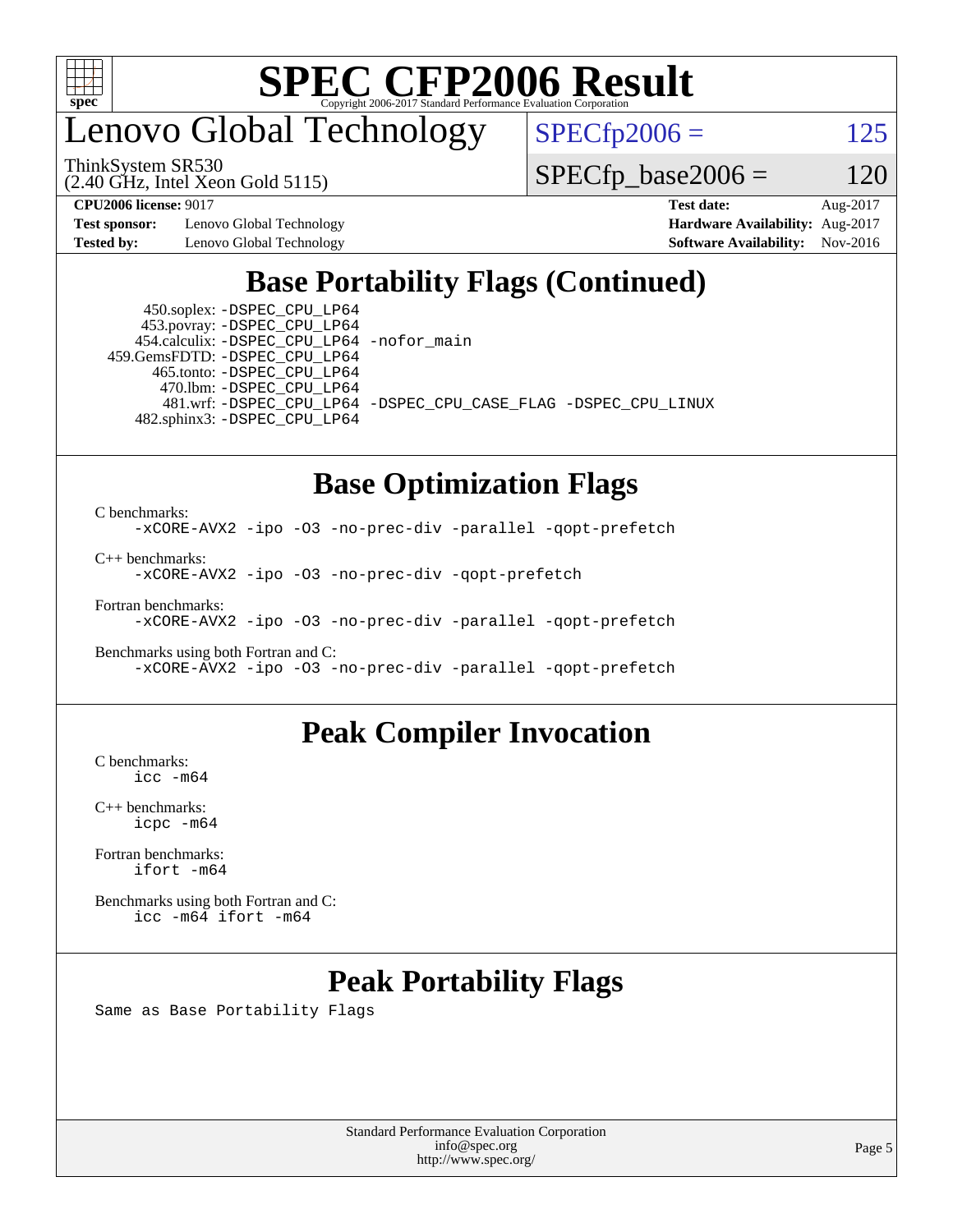

### enovo Global Technology

 $SPECfp2006 = 125$  $SPECfp2006 = 125$ 

(2.40 GHz, Intel Xeon Gold 5115) ThinkSystem SR530

 $SPECTp\_base2006 = 120$ 

**[Test sponsor:](http://www.spec.org/auto/cpu2006/Docs/result-fields.html#Testsponsor)** Lenovo Global Technology **[Hardware Availability:](http://www.spec.org/auto/cpu2006/Docs/result-fields.html#HardwareAvailability)** Aug-2017 **[Tested by:](http://www.spec.org/auto/cpu2006/Docs/result-fields.html#Testedby)** Lenovo Global Technology **[Software Availability:](http://www.spec.org/auto/cpu2006/Docs/result-fields.html#SoftwareAvailability)** Nov-2016

**[CPU2006 license:](http://www.spec.org/auto/cpu2006/Docs/result-fields.html#CPU2006license)** 9017 **[Test date:](http://www.spec.org/auto/cpu2006/Docs/result-fields.html#Testdate)** Aug-2017

#### **[Peak Optimization Flags](http://www.spec.org/auto/cpu2006/Docs/result-fields.html#PeakOptimizationFlags)**

[C benchmarks](http://www.spec.org/auto/cpu2006/Docs/result-fields.html#Cbenchmarks):

433.milc: basepeak = yes

 $470$ .lbm: basepeak = yes

 $482$ .sphinx3: basepeak = yes

[C++ benchmarks:](http://www.spec.org/auto/cpu2006/Docs/result-fields.html#CXXbenchmarks)

 444.namd: [-prof-gen](http://www.spec.org/cpu2006/results/res2017q4/cpu2006-20170914-49340.flags.html#user_peakPASS1_CXXFLAGSPASS1_LDFLAGS444_namd_prof_gen_e43856698f6ca7b7e442dfd80e94a8fc)(pass 1) [-prof-use](http://www.spec.org/cpu2006/results/res2017q4/cpu2006-20170914-49340.flags.html#user_peakPASS2_CXXFLAGSPASS2_LDFLAGS444_namd_prof_use_bccf7792157ff70d64e32fe3e1250b55)(pass 2) [-xCORE-AVX2](http://www.spec.org/cpu2006/results/res2017q4/cpu2006-20170914-49340.flags.html#user_peakPASS2_CXXFLAGSPASS2_LDFLAGS444_namd_f-xCORE-AVX2)(pass 2)  $-par-num-threads=1(pass 1) -ipo(pass 2) -O3(pass 2)$  $-par-num-threads=1(pass 1) -ipo(pass 2) -O3(pass 2)$  $-par-num-threads=1(pass 1) -ipo(pass 2) -O3(pass 2)$  $-par-num-threads=1(pass 1) -ipo(pass 2) -O3(pass 2)$  $-par-num-threads=1(pass 1) -ipo(pass 2) -O3(pass 2)$  $-par-num-threads=1(pass 1) -ipo(pass 2) -O3(pass 2)$ [-no-prec-div](http://www.spec.org/cpu2006/results/res2017q4/cpu2006-20170914-49340.flags.html#user_peakPASS2_CXXFLAGSPASS2_LDFLAGS444_namd_f-no-prec-div)(pass 2) [-fno-alias](http://www.spec.org/cpu2006/results/res2017q4/cpu2006-20170914-49340.flags.html#user_peakCXXOPTIMIZEOPTIMIZE444_namd_f-no-alias_694e77f6c5a51e658e82ccff53a9e63a) [-auto-ilp32](http://www.spec.org/cpu2006/results/res2017q4/cpu2006-20170914-49340.flags.html#user_peakCXXOPTIMIZE444_namd_f-auto-ilp32)

447.dealII: basepeak = yes

 $450$ .soplex: basepeak = yes

```
 453.povray: -prof-gen(pass 1) -prof-use(pass 2) -xCORE-AVX2(pass 2)
-par-num-threads=1-ipo-O3(pass 2)-no-prec-div(pass 2) -unroll4 -ansi-alias
```
[Fortran benchmarks](http://www.spec.org/auto/cpu2006/Docs/result-fields.html#Fortranbenchmarks):

 $410.bwaves: basepeak = yes$ 

 416.gamess: [-prof-gen](http://www.spec.org/cpu2006/results/res2017q4/cpu2006-20170914-49340.flags.html#user_peakPASS1_FFLAGSPASS1_LDFLAGS416_gamess_prof_gen_e43856698f6ca7b7e442dfd80e94a8fc)(pass 1) [-prof-use](http://www.spec.org/cpu2006/results/res2017q4/cpu2006-20170914-49340.flags.html#user_peakPASS2_FFLAGSPASS2_LDFLAGS416_gamess_prof_use_bccf7792157ff70d64e32fe3e1250b55)(pass 2) [-xCORE-AVX2](http://www.spec.org/cpu2006/results/res2017q4/cpu2006-20170914-49340.flags.html#user_peakPASS2_FFLAGSPASS2_LDFLAGS416_gamess_f-xCORE-AVX2)(pass 2)  $-par-num-threads=1(pass 1) -ipo(pass 2) -O3(pass 2)$  $-par-num-threads=1(pass 1) -ipo(pass 2) -O3(pass 2)$  $-par-num-threads=1(pass 1) -ipo(pass 2) -O3(pass 2)$  $-par-num-threads=1(pass 1) -ipo(pass 2) -O3(pass 2)$  $-par-num-threads=1(pass 1) -ipo(pass 2) -O3(pass 2)$  $-par-num-threads=1(pass 1) -ipo(pass 2) -O3(pass 2)$ [-no-prec-div](http://www.spec.org/cpu2006/results/res2017q4/cpu2006-20170914-49340.flags.html#user_peakPASS2_FFLAGSPASS2_LDFLAGS416_gamess_f-no-prec-div)(pass 2) [-unroll2](http://www.spec.org/cpu2006/results/res2017q4/cpu2006-20170914-49340.flags.html#user_peakOPTIMIZE416_gamess_f-unroll_784dae83bebfb236979b41d2422d7ec2) [-inline-level=0](http://www.spec.org/cpu2006/results/res2017q4/cpu2006-20170914-49340.flags.html#user_peakOPTIMIZE416_gamess_f-inline-level_318d07a09274ad25e8d15dbfaa68ba50) [-scalar-rep-](http://www.spec.org/cpu2006/results/res2017q4/cpu2006-20170914-49340.flags.html#user_peakOPTIMIZE416_gamess_f-disablescalarrep_abbcad04450fb118e4809c81d83c8a1d)

 $434$ .zeusmp: basepeak = yes

437.leslie3d: basepeak = yes

```
 459.GemsFDTD: -prof-gen(pass 1) -prof-use(pass 2) -xCORE-AVX2(pass 2)
   -par-num-threads=1-ipo-O3(pass 2)-no-prec-div(pass 2) -unroll2 -inline-level=0
   -qopt-prefetch -parallel
```
 465.tonto: [-prof-gen](http://www.spec.org/cpu2006/results/res2017q4/cpu2006-20170914-49340.flags.html#user_peakPASS1_FFLAGSPASS1_LDFLAGS465_tonto_prof_gen_e43856698f6ca7b7e442dfd80e94a8fc)(pass 1) [-prof-use](http://www.spec.org/cpu2006/results/res2017q4/cpu2006-20170914-49340.flags.html#user_peakPASS2_FFLAGSPASS2_LDFLAGS465_tonto_prof_use_bccf7792157ff70d64e32fe3e1250b55)(pass 2) [-xCORE-AVX2](http://www.spec.org/cpu2006/results/res2017q4/cpu2006-20170914-49340.flags.html#user_peakPASS2_FFLAGSPASS2_LDFLAGS465_tonto_f-xCORE-AVX2)(pass 2)  $-par-num-threads=1(pass 1) -ipo(pass 2) -O3(pass 2)$  $-par-num-threads=1(pass 1) -ipo(pass 2) -O3(pass 2)$  $-par-num-threads=1(pass 1) -ipo(pass 2) -O3(pass 2)$  $-par-num-threads=1(pass 1) -ipo(pass 2) -O3(pass 2)$  $-par-num-threads=1(pass 1) -ipo(pass 2) -O3(pass 2)$  $-par-num-threads=1(pass 1) -ipo(pass 2) -O3(pass 2)$ [-no-prec-div](http://www.spec.org/cpu2006/results/res2017q4/cpu2006-20170914-49340.flags.html#user_peakPASS2_FFLAGSPASS2_LDFLAGS465_tonto_f-no-prec-div)(pass 2) [-inline-calloc](http://www.spec.org/cpu2006/results/res2017q4/cpu2006-20170914-49340.flags.html#user_peakOPTIMIZE465_tonto_f-inline-calloc) [-qopt-malloc-options=3](http://www.spec.org/cpu2006/results/res2017q4/cpu2006-20170914-49340.flags.html#user_peakOPTIMIZE465_tonto_f-qopt-malloc-options_0fcb435012e78f27d57f473818e45fe4) [-auto](http://www.spec.org/cpu2006/results/res2017q4/cpu2006-20170914-49340.flags.html#user_peakOPTIMIZE465_tonto_f-auto) [-unroll4](http://www.spec.org/cpu2006/results/res2017q4/cpu2006-20170914-49340.flags.html#user_peakOPTIMIZE465_tonto_f-unroll_4e5e4ed65b7fd20bdcd365bec371b81f)

[Benchmarks using both Fortran and C](http://www.spec.org/auto/cpu2006/Docs/result-fields.html#BenchmarksusingbothFortranandC):

435.gromacs: basepeak = yes

 $436.cactusADM:basepeak = yes$ 

Continued on next page

| <b>Standard Performance Evaluation Corporation</b> |
|----------------------------------------------------|
| info@spec.org                                      |
| http://www.spec.org/                               |